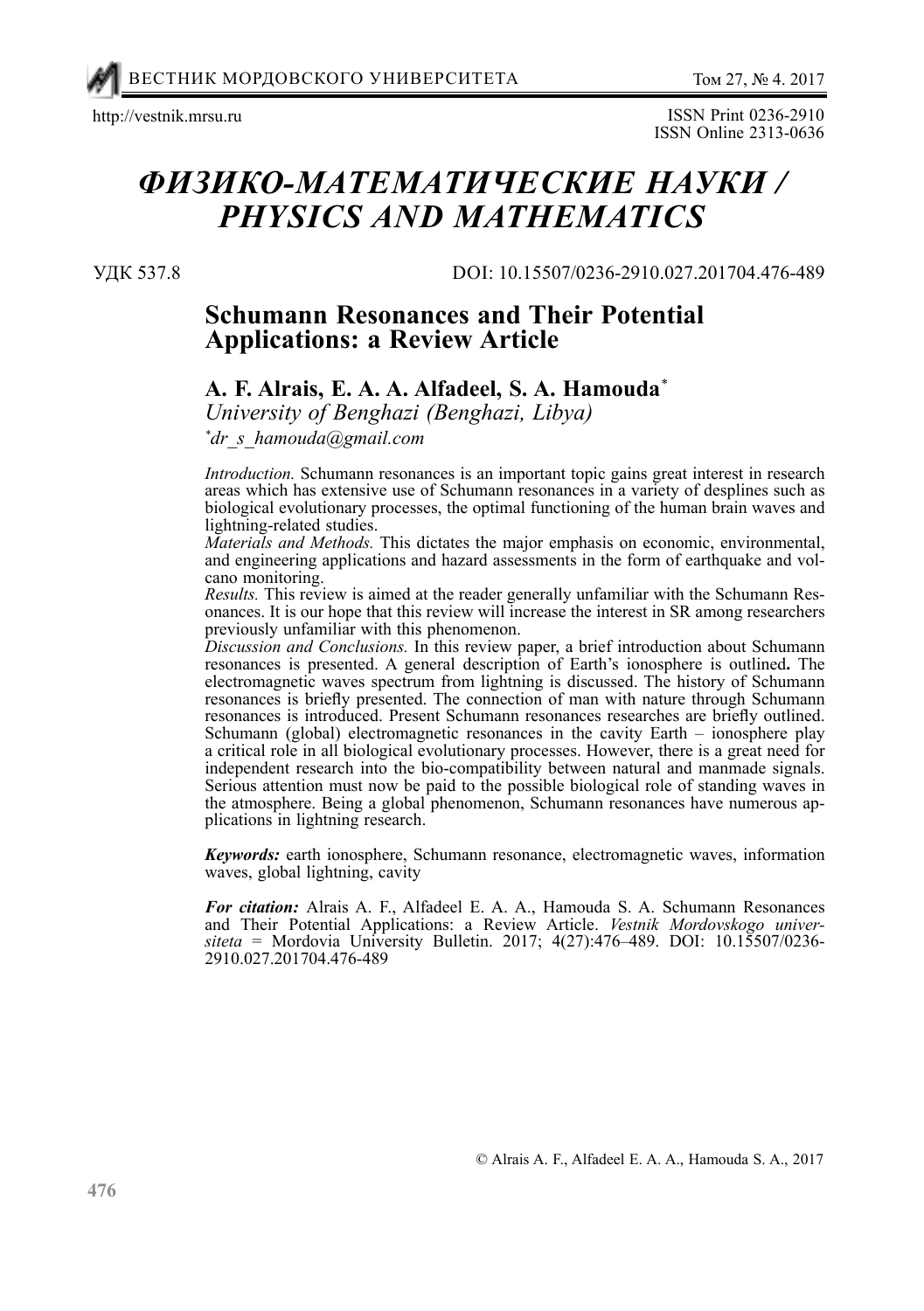# **Резонансы Шумана и их потенциальное применение: обзорная статья**

## **A. Ф. Альраис, Э. A. A. Альфадель, С. А. Хамуда\***

*Университет Бенгази (г. Бенгази, Ливия)*

*\* dr\_s\_hamouda@gmail.com*

*Введение*. Резонанс Шумана является важной темой, вызывающей большой интерес в исследовательских областях. Эффект резонанса Шумана используется в различных сферах, например, биологических эволюционных процессах, оптимальном функционировании мозговых волн человека и исследовании молний. *Материалы и методы.* Авторы статьи делают акцент на экономическое, экологическое и инженерное использование резонанса Шумана, в том числе при оценке возможных опасностей в виде предсказания землетрясений и мониторинга состояний вулканов.

*Результаты исследования.* Данный обзор предназначен для читателей, не знакомых с резонансом Шумана. Авторы выражают надежду, что эта статья повысит интерес к резонансу Шумана среди исследователей, ранее не знакомых с этим явлением.

*Обсуждение и заключения.* В данной обзорной статье представлено краткое описание резонансов Шумана; дано общее описание ионосферы Земли; описывается спектр электромагнитных волн, идущих от молнии; кратко представлена история резонанса Шумана; обрисована связь человека с природой посредством резонанса Шумана; кратко изложено современное состояние исследования данной проблемы. Глобальные электромагнитные резонансы Шумана в ионосфере играют критическую роль во всех биологических эволюционных процессах. Тем не менее, существует большая потребность в независимом исследовании биосовместимости естественных и искусственных сигналов. Необходимо обратить серьезное внимание на возможную биологическую роль стоячих волн в атмосфере. Будучи глобальным явлением, резонансы Шумана имеют множество применений в исследованиях молний.

*Ключевые слова:* ионосфера Земли, резонанс Шумана, электромагнитные волны, информационные волны, глобальная молния, полость

*Для цитирования:* Альраис А. Ф., Альфадель Э. А. А., Хамуда С. А. Резонансы Шумана и их потенциальное применение: обзорная статья // Вестник Мордовского университета. 2017. Т. 27, № 4. С. 476–489. DOI: 10.15507/0236- 2910.027.201704.476-489

#### **Introduction**

The surface of the Earth and the lower edge of the ionosphere about 55 kilometers up defines a cavity in which electromagnetic waves propagate. When the cavity is excited by broadband electromagnetic sources, such as, lightning, a resonant state can develop provided the average equatorial circumference is approximately equal to an integral number of wavelengths of the electromagnetic waves. This phenomenon, known as Schumann Resonance (SR), corresponds to electromagnetic oscillations of the surface-ionosphere cavity, and has been used extensively to investigate atmospheric electricity [1].

This electromagnetic cavity seems to be related to electrical activity in the atmosphere, particularly during times of intense lightning activity. Such activities produce quasi standing electromagnetic waves that exist in this cavity and have to be 'excited' to be observed. They are not caused by anything internal to the Earth, its crust or its core. They occur at several frequencies; specifically 7.8, 14, 20, 26, 33, 39 and 45 Hertz, with a daily variation of about  $+/- 0.5$  Hertz [2].

These frequencies are called The Schumann Resonances. So long as the properties of Earth's electromagnetic cavity remain about the same, these frequen-

*Physics and mathematics*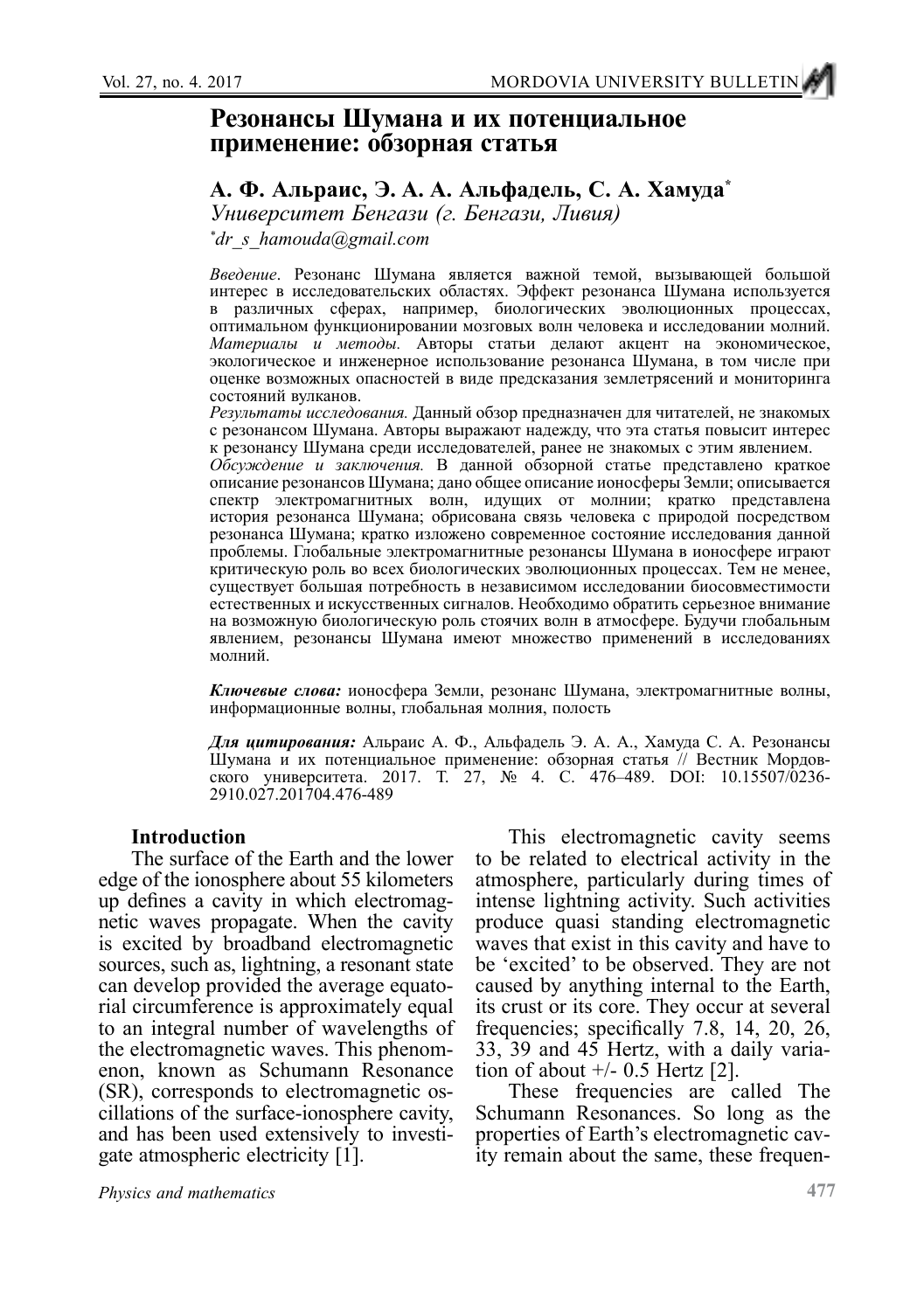cies remain the same. However, there is some change due to the solar sunspot cycle as the Earth's ionosphere changes in response to the 11-year cycle of solar

activity [2].<br>At any moment, the total charge residing in this cavity is 500,000 Coulombs. There is a vertical current flow between the ground and the ionosphere of  $1-3x$  $10^{-12}$  Amperes per square meter. The resistance of the atmosphere is 200 Ohms. There are about 1 000 lightning storms at any given moment worldwide. Each produces 0.5 to 1 Ampere and these collectively account for the measured current flow in the Earth's electromagnetic cavity [2]. The characteristics of Schumann Resonance frequencies depend on the characteristics of their source, location of the observation point with respect to the source, and ionospheric electron density/ conductivity behavior [3].

It has been well established that the resonance frequencies contain information about space time distribution of lightning strokes around the globe. The flect global thunderstorm activity, which excite transverse magnetic normal modes of earth ionosphere cavity [4].

#### **Materials and Methods**

*The Earth's atmosphere and ionosphere.*

er of the Earth's atmosphere that is ion-<br>ized by solar and cosmic radiation. It lies 75–1 000 km above the Earth. (The Earth's radius is 6 370 km, so the thickness of the ionosphere is quite tiny compared with the size of Earth). The ionosphere is composed of three main parts, named for obscure historical reasons: the D, E, and F regions. The electron density is highest in the upper, or F region. The F region exists during both daytime and nighttime.<br>During the day it is ionized by solar radiation, during the night by cosmic rays. The D region disappears during the night compared to the daytime, and the E region becomes weakened [5]. Fig. 1 shows the Earth's atmosphere and ionosphere.



F i g. 1. The Earth's atmosphere and ionosphere [6]

Because of the high energy from the Sun and from cosmic rays, a solar flare (fig. 2), the atoms in the ionosphere have been stripped of one

or more of their electrons, or "ionized", and are therefore positively charged. The ionized electrons behave as free particles [5].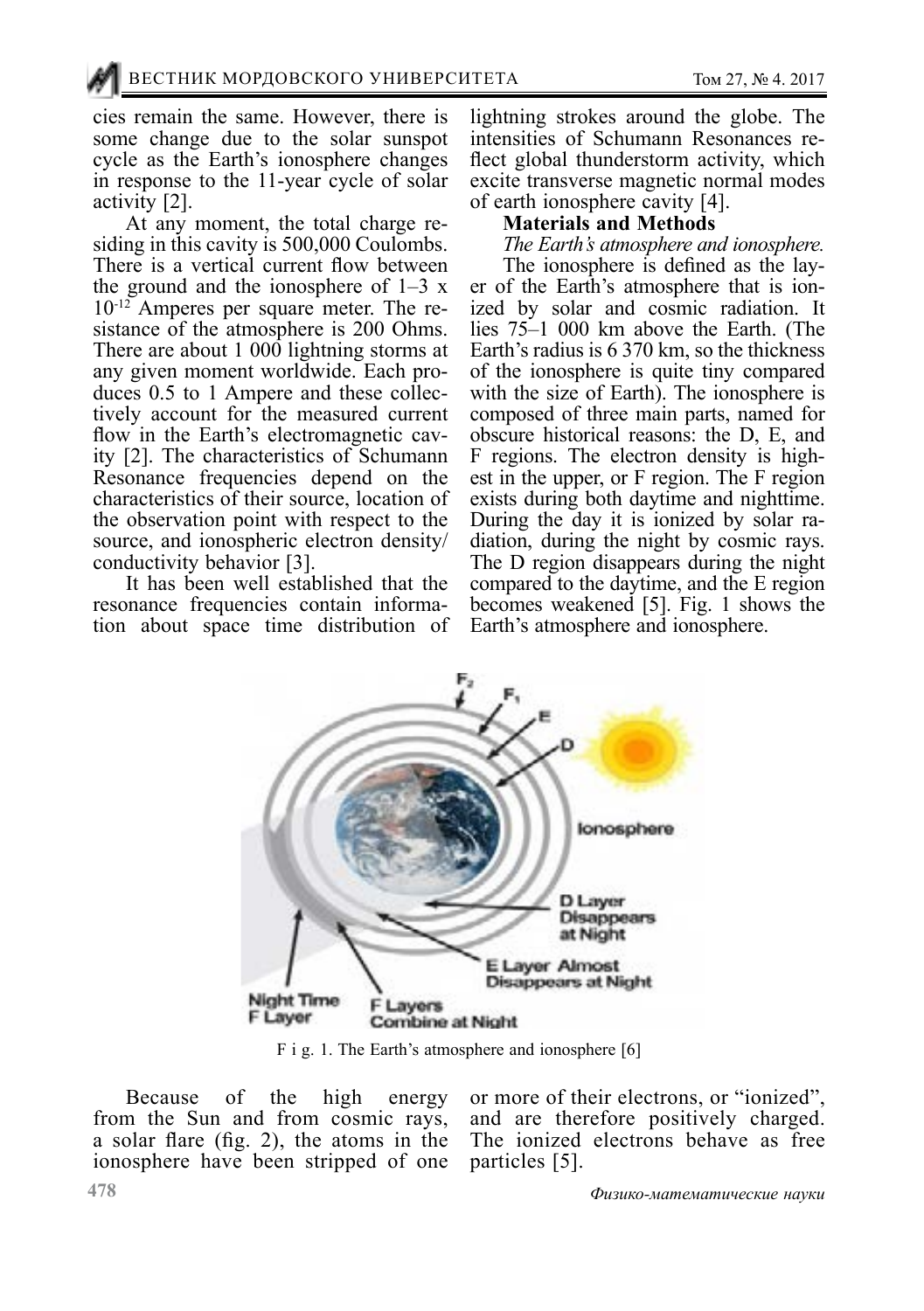

F i g. 2. A solar flare's X-ray energy increases the ionization of all the i*onosphere* layers [5]

The Sun's upper atmosphere, the [co](http://solar-center.stanford.edu/SID/activities/glossary.html#corona)[rona,](http://solar-center.stanford.edu/SID/activities/glossary.html#corona) is very hot and produces a constant stream of plasma and UV and X-rays that flow out from the Sun and affect, or ionize, the Earth's ionosphere. Only half the Earth's ionosphere is being ionized by the Sun at any time [5]. During the night, without interference from the Sun, cosmic rays ionize the ionosphere, though not nearly as strongly as the Sun. These high energy rays originate from sources

throughout our own galaxy and the universe (rotating [neutron stars,](http://en.wikipedia.org/wiki/Neutron_star) [supernovae](http://en.wikipedia.org/wiki/Supernovae), [radio galaxies](http://en.wikipedia.org/wiki/Radio_galaxies), [quasars](http://en.wikipedia.org/wiki/Quasars) and [black holes](http://en.wikipedia.org/wiki/Black_holes)). Thus the ionosphere is much less charged at nighttime, in which a lot of ionospheric effects are easier to spot at night and take a smaller change to notice them [5]. Fig. 3 shows the Earth's ionosphere and ground through which very low frequen- cy (VLF) radio signals can propagate or "bounce" around the Earth [5].



F i g. 3. The Earth's ionosphere and ground form a "wave- guide" through which VLF radio signals can propagate or "bounce" around the Earth [5]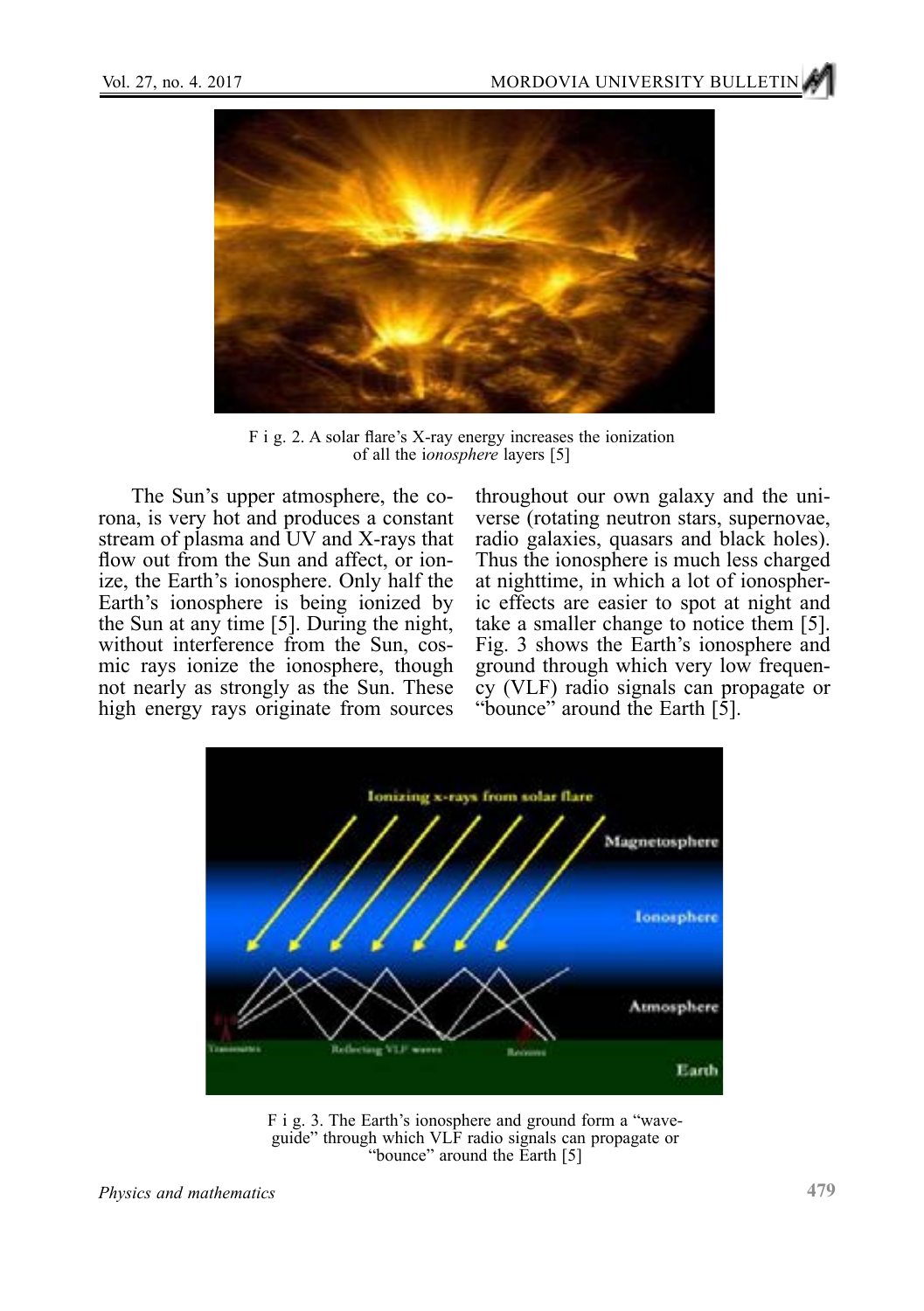The signal strength usually increases because the waves don't lose energy penetrating the D layer. However, the

VLF wave strength during a flare can either increase or decrease due to wave's [interferences,](http://solar-center.stanford.edu/SID/activities/glossary.html#interference) as seen in fig. 4.



F i g. 4. Constructive and destructive interference of waves [5]

*Electromagnetic waves from lightning* tromagnetic fields and waves in all frequency ranges. In the extremely low frequency (ELF) range below 100 Hz, the global Schumann Resonances (SR) are excited within the Earth-ionosphere waveguide at frequencies of 7.8 Hz, 14.1 Hz, 20.3 Hz, etc. (fig. 5). Since this important topic (SR) gains great interest in research areas which has extensive use of Schumann resonances in a variety of lightning-related stud- ies, and connections to global climate change and extraterrestrial lightning, it is worth introducing some historical and theoretical background about this relevant topic.

The significance of the research supports the theory that a thunderstorm and its lightning discharges create disturbances in the ionosphere that perturb and distort radio signals and impact communications with [orbiting satellites](https://phys.org/tags/orbiting+satellites/). This suggests that lightning's electric fields enhance electron attachment to [molecular oxygen](https://phys.org/tags/molecular+oxygen/) and reduce electron density in the lower ionosphere. Due to the low electron density in the lower ionosphere, active probing of its electron distribution is difficult. Therefore, the perturbative effects from thunderstorms are poorly understood. Theoretical simulations support the theory that tropospheric thunderstorms create ionospheric disturbances through the influence of the electric field associated with the lightning [7].



F i g. 5. A thunderstorm and its lightning strokes in the troposphere affect the ionosphere [8]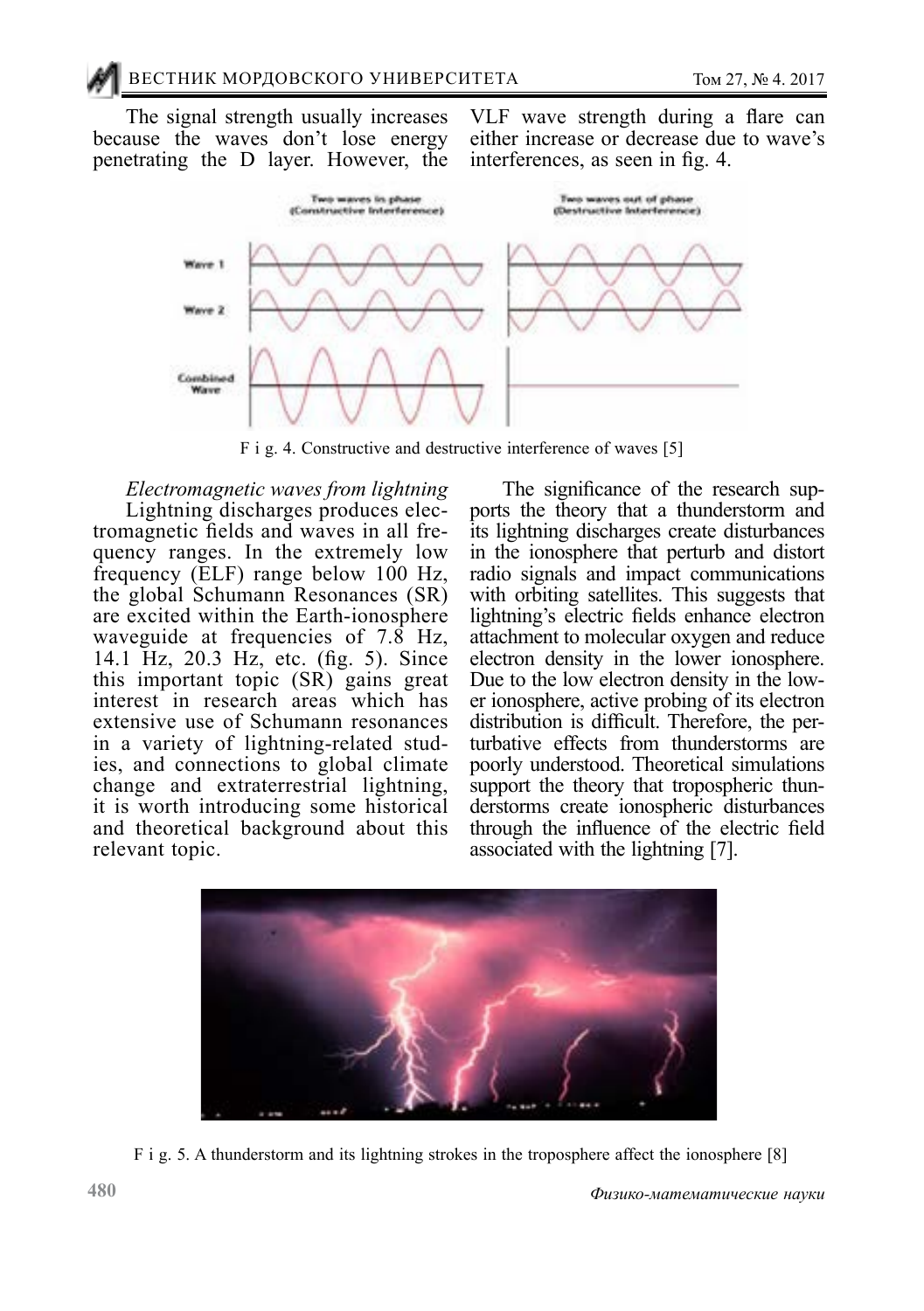The history of the Schumann Reso-<br>nances (SR) is an interesting story. While Schumann gets most of the credit for the first prediction of the existence of the SR, the idea of natural global electromagnetic resonances were first presented by George F. Fitzgerald in 1893, and then again by ers formulated the idea before Schumann, it was Schumann, together with Köning, who attempted to measure the resonant frequencies for the first time, unsuccessfully. It was not until measurements made by Balser and Wagner that adequate analysis techniques were available to extract the resonance information from the background noise [7].

#### **Literature Review**

Lightning discharges are considered as the primary natural source of SR. The vertical lightning Channels behave like

huge antennas that maximum radiated energy occurs around 10 kHz. Lightning signals below 100 Hz are very weak, and hence the electromagnetic waves from an individual discharge can be propagated

fore decaying into the background noise.<br>For this reason, the Earth-ionosphere waveguide behaves like a reso- nator at ELF frequencies, and amplifies the spectral signals from lightning at the resonance frequencies due to constructive interference of EM waves propagating around the globe in opposite directions (see figure6). The resonance peaks occur when the wavelength of the ELF waves<br>is comparable with the Earth's circumference  $(\lambda = c/f ~ 40,000$  km), with the direct waves resulting in constructive interference at the SR frequencies [7].



F i g. 6. Satellite observations of Schumann resonances in the Earth's ionosphere [10]

A very rough approximation to describe the properties of the Schumann resonances is an assumption of the ideal conductivity of both the Earth's surface and of the ionosphere E-layer.

Schumann has predicted an extremely low frequency (ELF) resonance in the earth-ionospheric waveguide. The resonance occurs between the electromagnetic wave, generated by lightning and thunderstorm, traveling along ground surface and returning to the starting point. Assuming the perfectly conducting Earth and ionospheric boundaries made of two perfectly conducting concentric spheres separated by a height, which is much smaller than the Earth's radius  $R_e$ . Then the resonant frequencies  $f_n$  are determined by the Earth's radius and the speed of light c and can be derived from the following relation [7].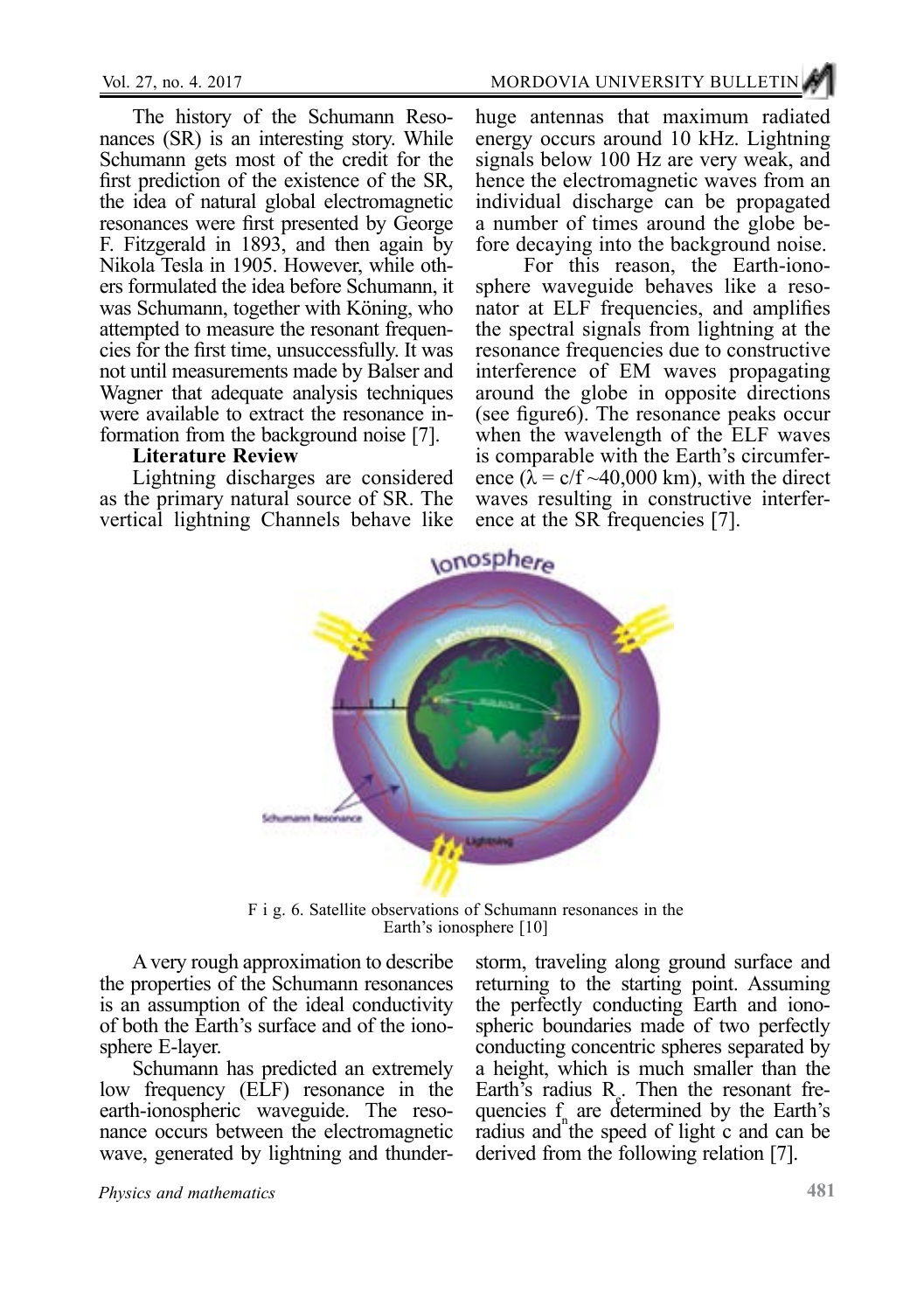$$
f_n = (c / 2\pi R_e) (n(n+1))^{1/2}, \qquad (1)
$$

where n is an integer  $(n = 1, 2, 3, \ldots)$ , c is the velocity of light and  $R_{\rm g}$  is the radius of earth. According to Eq. (1), the first five resonance frequencies are 10.6, 18.4, 26.0, 35.5 and 41.1 Hz. Even Schumann made these assumptions and arrived at the expected SR first mode of 10 Hz. The Schumann resonances (SR) tremely low frequency (ELF) portion of<br>the Earth's electromagnetic field spectrum. Schumann resonances are global electromagnetic resonances, excited

by lightning discharges in the cavity formed by the Earth's surface and the ionosphere [7].

For a single lightning discharge, the E-field always has a maximum at the location of the flash, while the magnetic field (orthogonal to electric) has a mini- mum at the same locations, regardless of the mode. This feature follows from the conservation law of the total electromagnetic power which is equally distributed in the cavity, so that a maximum in one field occurs at the minimum of the other field [7]. The resulting fields are shown in fig. 7 for the first three SR modes.



F i g. 7. Electric and magnetic fields of the first three SR modes. White shading implies field maximum, while black shading implies field minimum [7]

The ionosphere is not a perfectly conducting medium and energy losses due to its finite conductivity reduce the resonance frequencies to 7.8, 14.1, 20.3, 26.3 and 32.5 Hz [3–5]. Fig. 8 shows

the first seven SR vibrations. The basis, or fundamental, for these resonances is 7.83 Hz (cycles per second), which is a standing wave in the cavity between the ionosphere and Earth [9].



F i g. 8. The fundamental SR [9]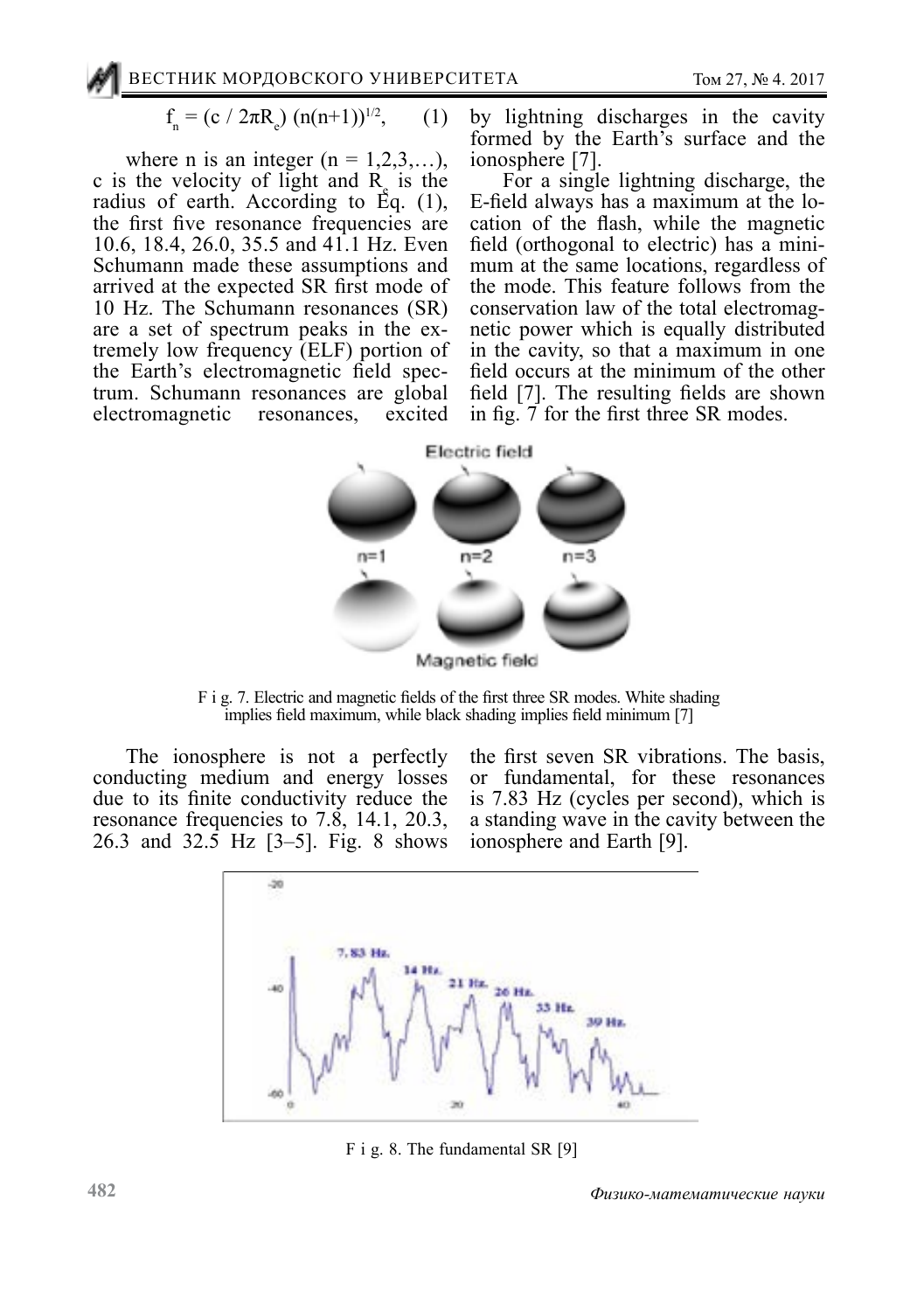Because this rhythmic pattern lies within the human brainwave range, various authors have speculated that this aspect of the Earth's electromagnetic field may act as a kind of global mind, with the capacity to organize and influence human consciousness. While such speculations may seem farfetched, there is a growing body of scientific evidence suggesting that: The Earth's magnetic field may influence and mediate psychic phenomena. The 7.83 Hz rhythmic pattern (varying from 7 to 8 Hz) plays a significant role in psychic phenomena, DNA formation and physical and mental health in humans [9]

*Schumann Resonance-Connection of man with Nature*

Schumann discovered that this electromagnetic field oscillates at a resonant frequency of 7 to 10 beats per second. The highest-intensity waves of the Schumann Resonance occur at a frequency of 7.83 Hz. This is the Earth's "heartbeat". How interesting it is that this frequency is identical to the optimal functioning of the human brain waves (fig. 9). All things in this world have their own natural frequency which they are most comfortable with [11].



F i g. 9. SR occurs at a frequency identical to the optimal functioning of the human brain wave [11]

When something is subjected to an external force, that object wants to resonate at its specific frequency (the frequency that is natural to the object). This phenomenon manifests throughout the universe. This natural frequency of a body is known as its "Resonant" frequency and the phenomenon is known as "Resonance". Humans also have many such resonances due to complex cell makeup of our bodies [11].

However, recently unnatural radio waves and electromagnetic waves have been disturbing the Earth's frequency of 7.83 Hz. In industrial regions and cities, this natural field is being disturbed, ob-

structed, is weak, and may even be missing. This impairs the wellbeing of every living creature in that region (people, animals, and vegetation). It is said that the absence of the Schuman resonance will make living things ill. Although popular literature suggests that the Schumann Resonance value is rising and has jumped from 7.83 Hz to 11 Hz over the past few years, research done at the Northern California Earthquake Data Center proves that the frequency has been and continues to be stable at the 7.8 Hz range. It can be said that the problem is due to all the man-made interference, it is getting harder to accurately measure this signal, since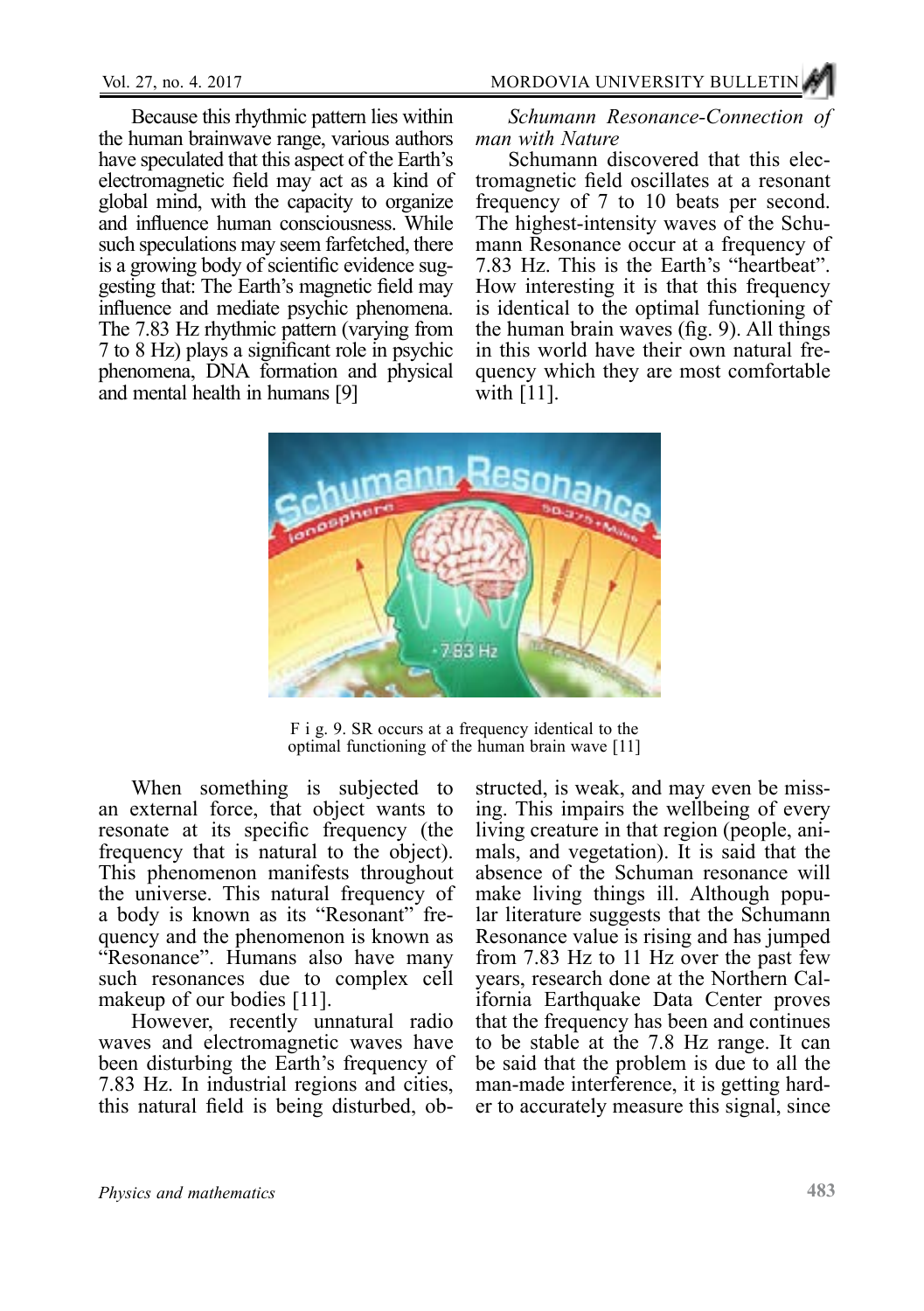it can be obscured by electrical noise pollution [11].

Since life began, the Earth has been surrounding all living things with this natural vibration. These naturally occurring Schumann Waves are an essential ingredient of all biological life on Earth. Research seems to suggest that our biological system is "tuned" into the Schumann Frequency of our planet [6]. Scientists have confirmed that these Vibrations are not only an essential ingredient of life, they in fact have shaped our life, and thru the eons of time have determined the frequency spectrum of the human brain. That is to say, the frequencies of these naturally occurring signals in the atmosphere have determined the "evolution" and development of the frequencies of the human brain [6].

This is a very important fact that binds us to the Earth. It is a natural occurrence.

This electromagnetic field has always been there right from the moment of creation. The resonance is essential to the proper functioning of the human brain. All life has evolved with it, and is meant to live in harmony with it. From the basics of "Tuning Fork". If you have two tuning forks, when one tuning fork is struck, the other one will also vibrate at the same frequency. This is due to wave motion resonance. Now think of the Earth as one tuning fork constantly vibrating, and yourself as the other one receiving the resonances (fig. 10). When the Earth is vibrating, it induces a similar vibration in all of us which promotes well-being [11].



F i g. 10. When the Earth is vibrating, it induces a similar vibration in all (people, animals, and vegetation), which promotes well-being [11]

#### **Results**

#### *Schumann Resonance Research*

Researchers have established a scientific fact that Schumann Resonance is not merely a phenomenon caused by lightning in the atmosphere, but a very important electromagnetic standing wave, acting as background frequency and influencing biological oscillators within the mammalian brain. At the time when Schumann published his research results in the journal "Technische Physik", Dr H. König, a physician, who became Schumann's successor at Munich University, demonstrated a correlation between Schumann Resonances and brain rhythms and found that the main frequency produced by Schumann oscillations is very close to the frequency of alpha rhythms. Dr König carried out further measurements of Schumann Resonance and eventually arrived at a frequency of exactly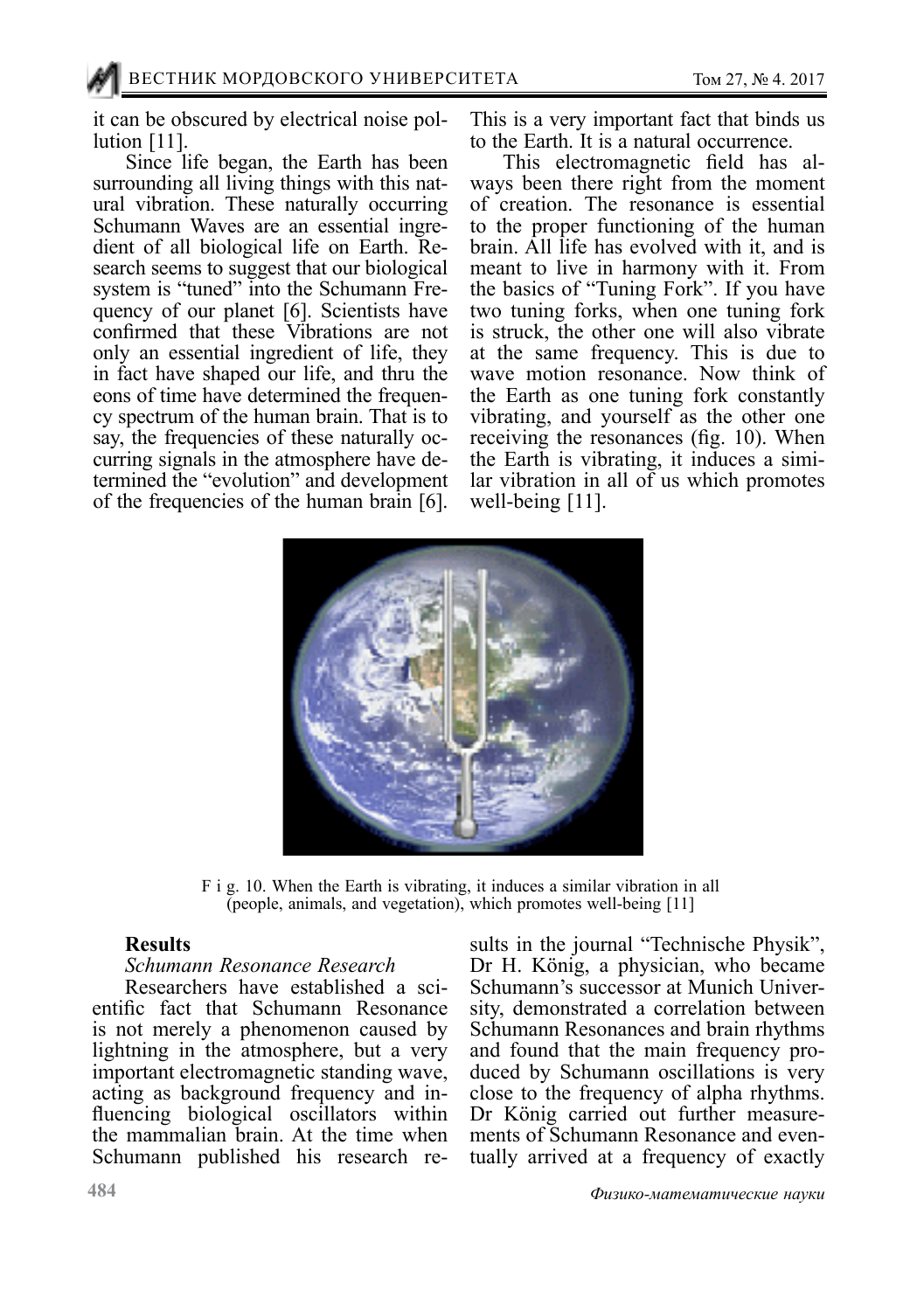7.83 Hz, which is even more interesting, as this frequency is one which applies to mammals. For instance, septal driving of the hippocampal rhythm in rats has been found to have a minimum threshold at

7.7 Hz [12; 14]. Although Schumann Resonance<br>could easily be confirmed by measurements at the time of its discovery, it is<br>no longer so obvious due to our atmosphere being filled with manmade radia-<br>tion noise at different frequencies. This is<br>almost drowning out the natural signals – signals that have been there through a eons of evolution. It is possible that these signals act like a natural tuning fork, not just for the biological oscillators

of the brain, but for all processes of life. nology, in particular microwaves pulsed at frequencies close to Schumann Reso- nance as in mobile telephony, another threat is emerging. We may be creating an environment that is literally `out of tune' with Nature itself. And it is at this derstand how everything alive responds to the most subtle changes in magnetic and electromagnetic fields surrounding us. For instance, we need to examine the possible interaction between magnetite crystals within cells and manmade mag- netic fields in the environment.

worth has hypothesized that the electromagnetic frequencies in the Earth-ionisphere cavity have played a governing role in the evolution of human and mammalian brainwave patterns, particularly the Alpha pattern which the Schumann Reso-<br>nance falls within. Commenting on the unique correlations of Alpha brainwave activity and its relationship to the Earthionispheric cavity resonance, Hainsworth has said, "As human beings we have extraordinary potentials we have hardly begun to study, much less understand. Creative gifts, intuitions and talents that are unpredictable or emergent may be- come stabilized in generations to come.

Hopefully, we can learn to understand both our emergence from an essentially electromagnetic environment and facili- tate our potential for healing, growth and

non-local communication"[13].<br>In DNA Formation: Dr. L. Montagnier conducted an experiment in which he filled two test tubes with pure water and placed piece of heavily diluted bac- terial DNA into one of the test tubes. After surrounding both test tubes with a weak electromagnetic field pulsing at 7 Hz for 18 hours, DNA was detectable in the glass that originally had nothing in it but water. It would appear that the 7 Hz played a substantial role in extracting the DNA information from the one test tube and communicating it into the other test

tube [13].<br>In Psychic Communication Phenomena: Dr. M. Persinger has conducted research in which two people in sepa-<br>rate rooms were presented with identi-<br>cal magnetic fields at approximately 7 Hz. When one of these individuals drew a picture, the other person could roughly approximate that drawing, even though they were in separate rooms). Further re- search has shown a strong correlation be- tween geomagnetic activity and psychic

phenomena [13].<br>However, recent However, recent collected data brought an evidence suggests that the proliferation of manmade electromag- netic fields has given rise to a kind of electromagnetic chaos that now seems to be affecting the fundamental Schumann<br>Resonance, effectively raising it and adding to the chaos experienced by living systems. If this is the case, it would suggest that (1) Integrating the fundamental Schumann Resonance in human living environments would be beneficial in establishing optimal physical and psychological health; and  $(2)$  With the continuing rise of electromagnetic technology, the future health of all living systems seems to necessitate the emergence of an organic technology that can decrease and/or completely reverse the detrimental

*Physics and mathematics*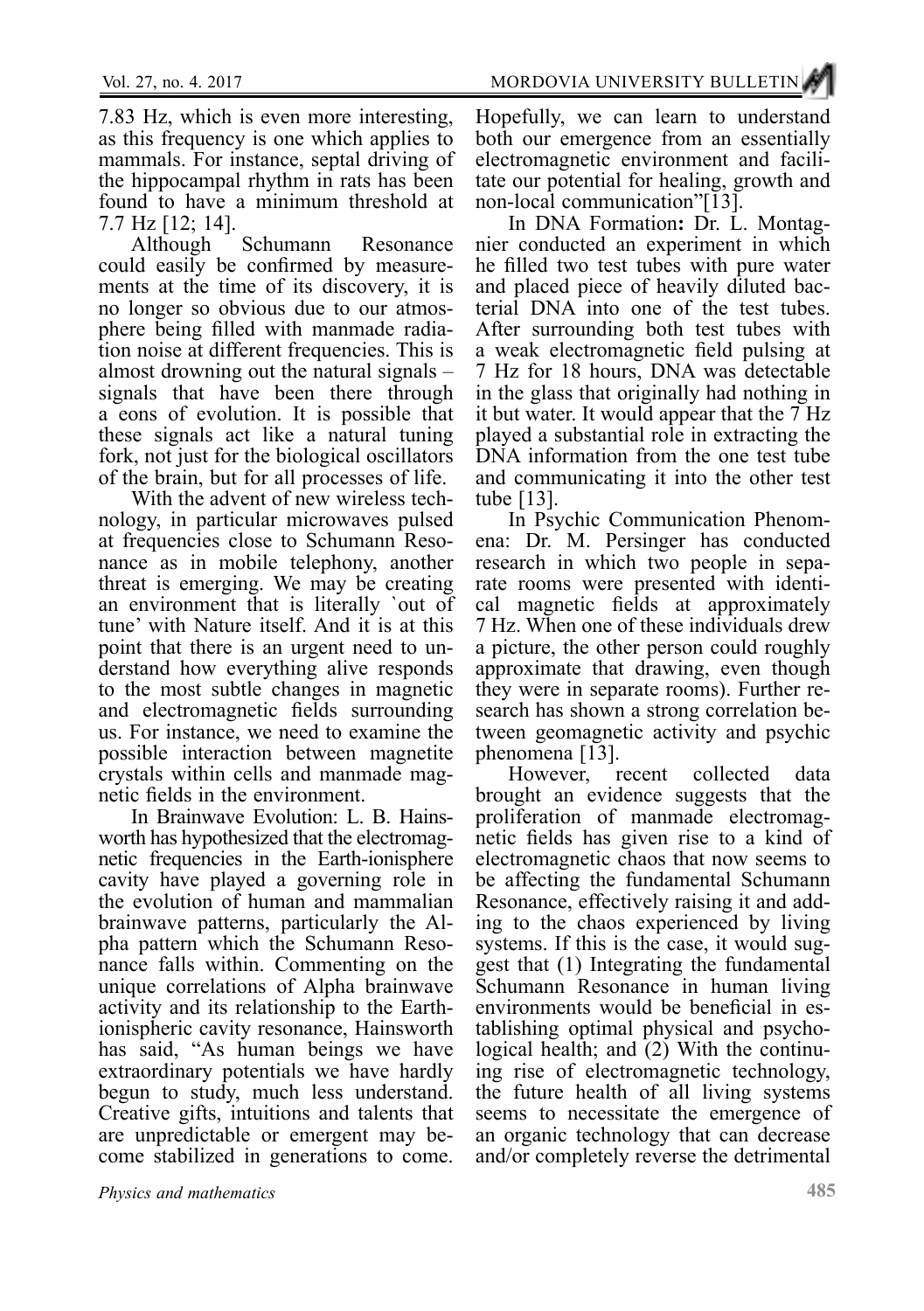effects of synthetic electromagnetic tech-<br>nology [13].

However, there is a great need for independent research into the bio-compatibility between natural and manmade signals. By linking together the potential importance of Schumann Resonance and the dangers posed by manmade pulsed frequencies, it will become apparent that ible signals to power new technology, we may expose all life to dangers previously not encountered. We may have to pay a high price for this shortsightedness. Serious attention must now be paid to the possible biological role of standing waves in the atmosphere, so that we do not overlook the importance of oscil- lations in nature that may be central to consciousness and life itself [14].

In Communications, when we consider that the ionosphere surrounding our planet is electrically positive charged whilst the earth's surface carries a negative charge, we must conclude that this amounts to a prevailing electrical tension within the earth/ionosphere cavity. This tension is discharged when thunderstorms develop in this cavity. The inside of the ionosphere layer is used in wireless infor-<br>mation transfer to bounce off radio waves<br>emitted by transmitters on the earth's surface. In this way the information can be

transferred over large distances.<br>Following Schuman's landmark paper in 1952, there was an increasing inter-<br>est in SR in a wide variety of fields. Due to the low attenuation of ELF waves in the SR band (~0.5 dB/Mm) it was discovered that not only lightning can produce SR, but any large explosion in the atmosphere will also induce SR transients. Hence, until the ban of atmospheric nuclear explosions in the 1960s, there was great interest in using the SR to monitor nuclear explosions in remote parts of the globe. Another application of ELF waves related to the SR, due to the low attenuations of the ELF waves, was the man-made trans- mission of these waves for long range

communications with submarines. How-<br>ever, due to the extremely long wave-<br>lengths at ELF, such transmitters need to be huge  $(> 200 \text{ km length})$ , with huge power outputs due to very low efficien- cies of these transmitters [15].

*Electromagnetic Field Frequency* 

*Memory in Water* ter exposed to electromagnetic (EM) field<br>undergoes structural changes and the water remembers the field memory for ex-<br>tended period of time as discovered by<br>some eminent Scientists. Electromagnetic radiation can be trapped within water molecules in much the same way as electric fields are trapped and stored within the dielectric placed between the two metal plates of a capacitor and treated water with electromagnetic radiation ex-<br>hibits some memory characteristics [16].

Water consists 70 % of human body. Water reaches every tissue of human body within 30 minutes after drinking. It even flows through blood brain barrier and has almost no side effect. If water itself could work as a radical scavenger, it would be an ideal antioxidant. It was revealed that every matter has its accompanying wave. The wave part of the matter contains In- formation (called information wave), and can be transferred to water physically by shaking or tapping, and thus serially di-<br>luted water have been used to stimulate natural healing power in traditional ho- meopathy. This way of transferring the wave part of the mater to water has been already demonstrated by Benveniste and researchers [17].

A new electronic device was devel- oped which could replace time-consum- ing homeopathy to activate water. The device uses 7.8Hz frequency as a carrier which is the resonance frequency of the Earth. Using the device information wave of hormones and other cytokines could be transferred to water and even to other medium like ceramic balls. Information wave of the hormone or cytokine trans-<br>ferred to ceramic balls could be passed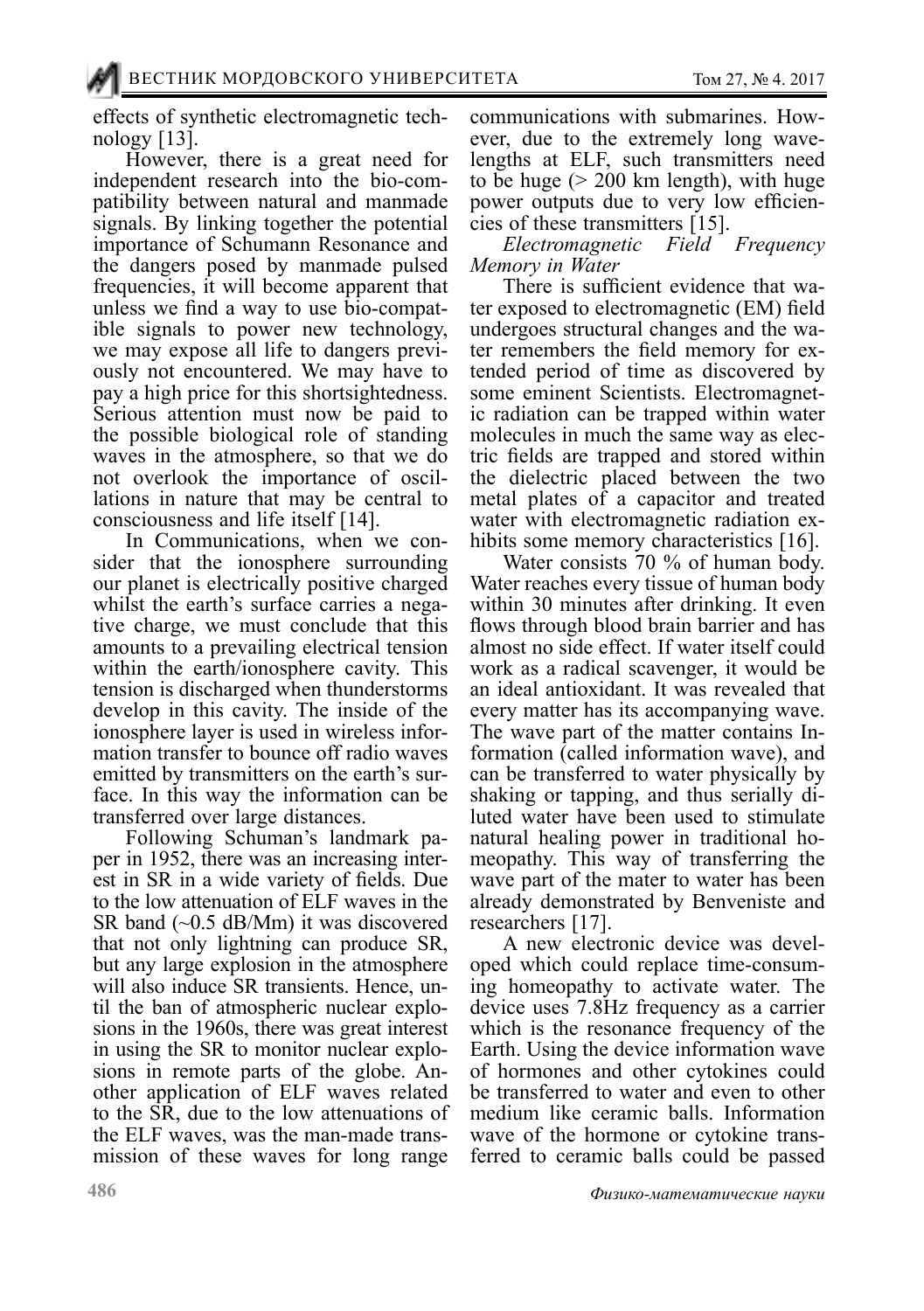to water indirectly by contacting water. Such water containing information wave of the matter functioned like hormone for human [17].

The human brain is a biological organ<br>and has developed over hundreds of millions of years in the environment that has contained in the Schumann Resonance signal for over 3 billion years. On one hand it is soft, flexible and adaptive, but is relatively stable and coherent with well

developed.<br>Intelligence. In order to retain intelligent thinking in a soft and adaptive. organ there needs to be a constant, glob- ally available, synchronization system that continuously stabilizes the brain wave activity. Rapid intelligence and reactions tem, supported by a biochemical system. The Schumann Resonance signal provides<br>a brain frequency range matching electromagnetic signal, providing the synchronization needed for intelligence [18].

New scientific research resulted in that humans can get into resonance with the earth and with other organisms via their different body-own electromagnet-<br>ic fields. Therefore, the electromagnetic waves produced by the human brain are<br>the main field of interest. The investigation of the earth resonance frequencies, called Schumann waves is the key for the new scientific realizations [19].

It was suggested by L. Montagnier that the association of DNA with water is known since the deciphering of its dou- ble helical structure by X-Ray diffraction in 1953. However the power of DNA for organizing water seems to go far beyond the direct filling of water molecules with- in the grooves of the double helix. It was stated by Luc that recently discovered some DNA sequences – so far belonging to pathogenic bacteria and viruses – are able to induce specific structures of Nano metric size in water. When sufficiently diluted in water, these structures are emitting a spectrum of electromagnetic waves of low frequencies (ranging from  $1,000$  to  $3,000$  Hz). This is

a resonance phenomenon which is dependent on excitation by very low frequency electromagnetic waves, usually provided by the ambient background. In dence that some specific DNA sequences can be transmitted through waves in water. This raises the interesting possibility that living structures are able to commu- nicate through waves [20].

 For such theoretical considerations, there are already medical applications of the phenomenon: In the blood of patients suffering of chronic diseases, electromagnetic signatures of DNA from infectious microorganisms remaining in a latent state can be detected. In the case of HIV/AIDS, the DNA signature appears after antiretro- viral therapy, revealing a niche of the virus resistant to this treatment [20].

## **Discussion and Conclusions**

Schumann (global) electromagnetic resonances in the cavity Earth – iono-<br>sphere play a critical role in all biological evolutionary processes. However, there is a great need for independent research into the bio-compatibility between natu- ral and manmade signals. Serious atten- tion must now be paid to the possible biological role of standing waves in the atmosphere, so that we do not overlook the importance of oscillations in nature that may be central to consciousness and life itself. Being a global phenomenon, Schumann resonances have numerous ap- plications in lightning research.

SR is one of the most promising tools in a variety of fields related to lightning electromagnetics, earthquakes, and im- pacts of extra-terrestrial disturbances on the Earth-ionosphere cavity. SR can also provide a global geo-electric index for monitoring global climate change parameters such as land surface temperature.

Since electromagnetic skin depth in Earth depends on frequency and conductivity, SR can be used as a tool for conductivity studies which is sensitive to mineral composition, salinity, tempera-<br>ture, fluids, water, and melt, and for other

*Physics and mathematics*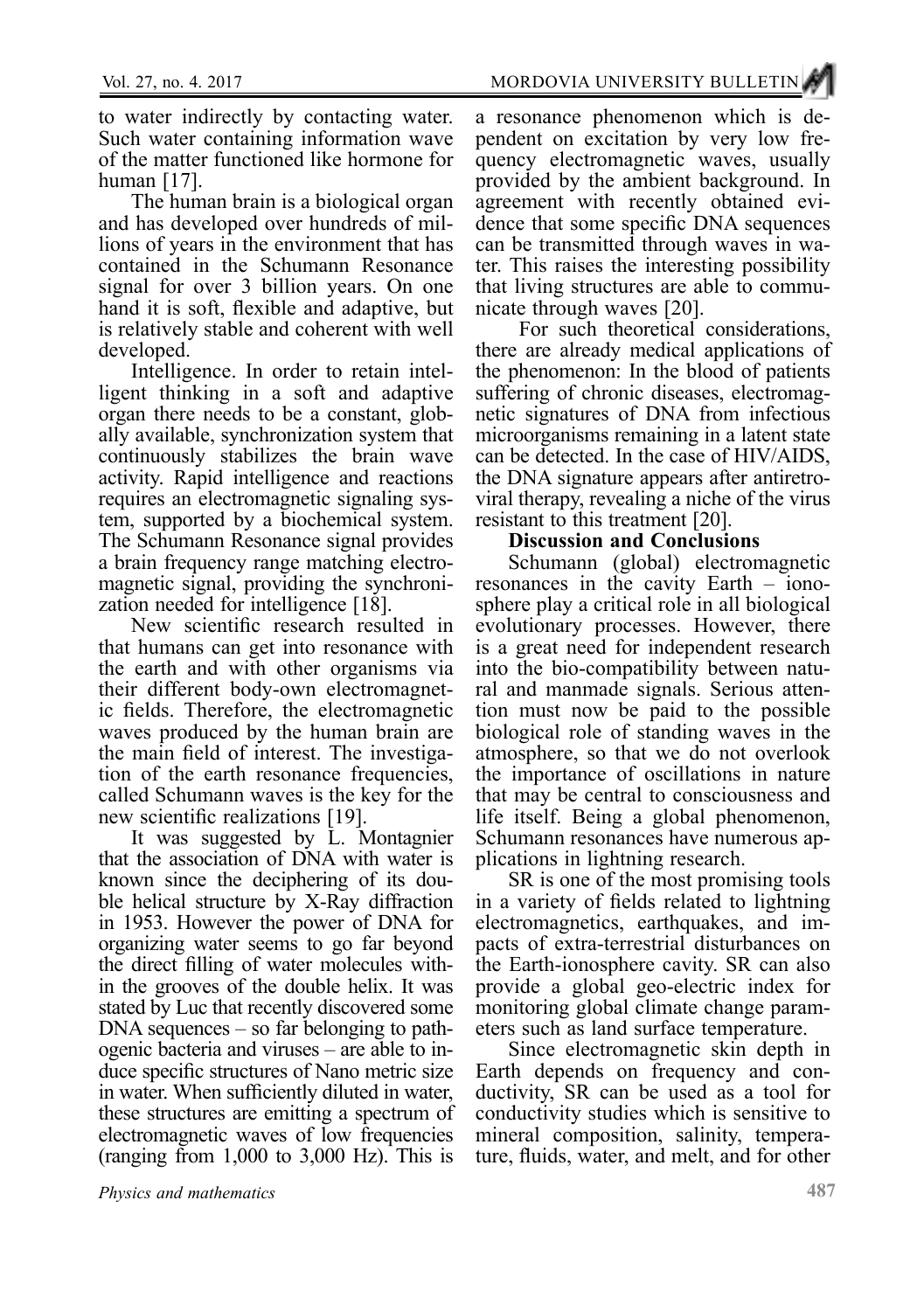suitable Earth targets. The discovery of Schumann resonances in the Earth's ionosphere offers new remote sensing capabilities for the detection of similar phe- nomena at other planets and moons of the solar system with ionospheres.

## **REFERENCES**

1. Simões F., Pfaff R., Freudenreich H. Observation of Schumann resonances in the Earth's ionosphere. Available at: http://pdfs.semanticscholar.org/c67c/0308906a99f5af444339b00e87ded5a8f7f4.pdf

2. [Electronic resource]. Available at: http://image.gsfc.nasa.gov/poetry/ask/q768.html

3. Grimalsky V., Koshevaya S., Kotsarenko A., Perez E. R. Penetration of the electric and magnetic field components of Schumann resonances into the ionosphere. Annales Geophysicae. 2005; 23(7):2559–2564. Available at: http://www.ann-geophys.net/23/2559/2005/angeo-23-2559-2005.pdf

4. Chand R., Israil M., Rai J. Schumann resonance frequency variations observed in magnetotelluric data recorded from Garhwal Himalayan region. Annales Geophysicae. 2009. 27(9):3497–3507. DOI:10.5194/angeo-27-3497-2009

5. The Earth's ionosphere. Available at: http://solarcenter.stanford.edu/SID/activities/ionosphere.html

6. Deyhle A. Earth's atmosphere, Schumann resonance and the ionosphere. Available at: https://www. heartmath.org/gci-commentaries/earths-atmosphere-schumann-resonance-and-the-ionosphere/

7. Price C. ELF electromagnetic waves from lightning: The Schumann resonances. Available at: http://www.mdpi.com/2073-4433/7/9/116/pdf

8. Lightning strokes can probe the ionosphere. Available at: https://phys.org/news/2013-04-lightningprobe-ionosphere.html

9. Miller I., Miller R. A., Schumann resonances & human physiology. Nexus Magazine. 2003; 10(3).

10. Simões F., Pfaff R., Freudenreich H. Satellite observations of Schumann resonances in the Earth's ionosphere. Geophysical Research Letters. 2011; 38. DOI: 10.1029/2011GL049668

11. Healthy life with energy medicine and the QUwave. Available at: http://quwave.com/Healthier-LifewithEnergyMedicine1.pdf

12. Lipkova J., Cechak J. Human electromagnetic emission in the ELF band. Measurement Science Review. 2005; 5(2):29–32. Available at: http://www.measurement.sk/2005/S2/Lipkova.pdf

13. Thompson E. The Schumann resonance: The Earth's "Field Effects" on Human Health. Available at: https://subtle.energy/the-schumann-resonance-the-earths-field-effects-on-human-health

14. The discovery of Schumann resonance. Available at: http://www.earthbreathing.co.uk/sr.htm

15. Constable C. Electromagnetic environment Earth's. Surv Geophys. 2016; 37:27–45. Available at: http://www.completemtsolutions.com/mtnet/division/papers/EMWKSHP\_ReviewVolumes/2014Weimar/ Constable\_2014WeimarReview.pdf

16. Ehinlafaa O. E., Ibitola G. A., Okunye. O., Electromagnetic field frequency memory in water as revealed by germination responses of fungal spores. Advances in Applied Science Research. 2012; 3(5):2643–2647. Available at: http://www.imedpub.com/articles/electromagnetic-field-frequency-memoryin-water-as-revealed-by-germinationresponses-of-fungal-spores.pdf

17. Chung J., Kim Won H., Information wave of P53 amplified anti-cancer effect of alkaline reduced water. The Open Conference Proccedings Journal. 2012; 3(Suppl 1-M10):60–65 Available at: http:// benthamopen.com/contents/pdf/TOPROCJ/TOPROCJ-3-3-60.pdf

18. Cherry N. J. Schumann Resonances, a plausible biophysical mechanism for the human health effects of Solar/Geomagnetic Activity. Natural Hazards. 2002; 26(3):279–331.

19. Kozlowski M., Marciak-Kozlowska J. Brain photons as the quanta of the quantum string. NeuroQuantology. 2012; 10(3):453–446. Available at: http://neuroquantology.com/index.php/journal/article/ viewFile/539/531

20. Montagnier L. DNA between Physics and Biology. 60th Lindau Nobel Laureate Meeting. Available at: http://www.mediatheque.lindau-nobel.org/videos/31544/dna-between-physics-and-biology-2010/laureate-montagnier

*Submitted 31.07.2017; revised 02.10.2017; published online 19.12.2017*

*Физико-математические науки*